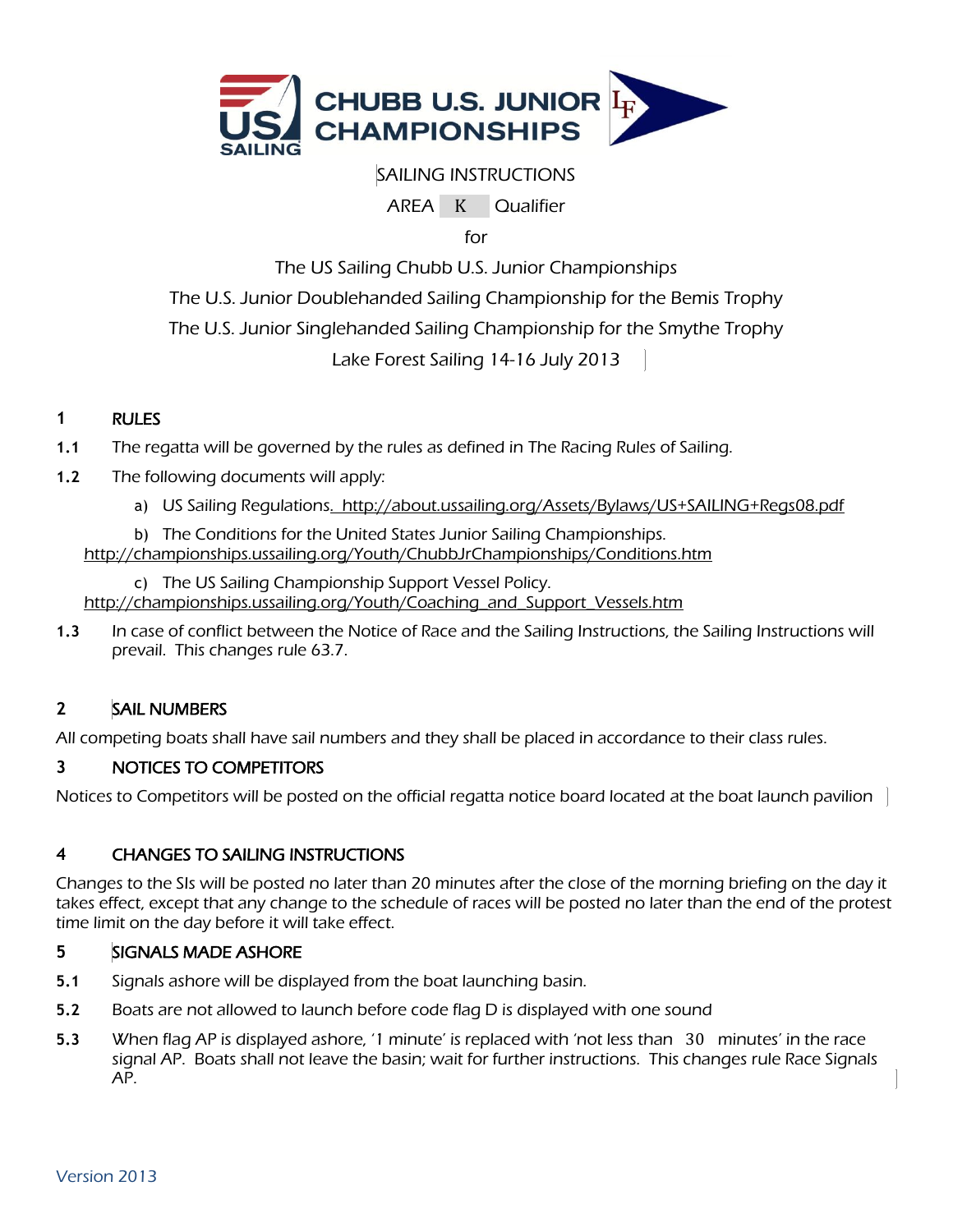### **6** SAFETY AND PERSONAL EQUIPMENT

- **6.1** All competitors in US Sailing Championships, at all levels, shall wear, while on the water, other than brief periods while adding or removing clothing, an approved US Coast Guard Type III or Type V PFD that depends 100% on foam for flotation. The PFD must be worn outside of all clothing, except that a thin shirt may be worn over the PFD to prevent snagging.
- **6.2** Before the warning signal of the first race in which they intend to compete each day, boats shall check in by sailing on starboard tack of their class's race committee signal boat. Each boat shall hail her sail number until acknowledged by the signal boat. Failure to check in may result in a penalty.
- **6.3** A boat retiring from a race shall notify a RC vessel before leaving the course, or, when that is impossible, at the boat launch pavilion immediately after arrival ashore

### **7** SCHEDULE OF RACES

### **7.1** SCHEDULE

| Sunday July 14  | 1300-1700h | Mandatory Check in         |
|-----------------|------------|----------------------------|
| Monday July 15  | 0800h      | <b>Report Time</b>         |
|                 | 0900h      | <b>Competitors Meeting</b> |
|                 | 1000h      | First Warning for Racing   |
| Tuesday July 16 | 1000h      | First Warning for Racing   |
|                 | 1600h      | No Race will start after   |
|                 |            | Awards to follow racing    |

- **7.2** There are a maximum of 10 races scheduled.
- **7.3** The warning signal for succeeding races will be made as soon as possible.
- **7.4** To alert boats that a race will begin soon, an orange flag will be displayed with one sound for at least 4 minutes before a warning signal is displayed.

# **8** CLASS FLAG

The class flags will be: Single handed Division – The Laser Class Flag Double handed Division – The 420 Class Flag

### **9** RACING AREA

The sailing area will be on Lake Michigan directly East of the Lake Forest Boat Launch. See Attachment A

### **10** THE COURSE

- **10.1** The diagrams in Attachment B show the courses, including the course signals, the order in which marks are to be passed, and the side on each mark is to be left
- **10.2** No later than the warning signal, the race committee signal boat will display the course designation.
- **10.3** If one of the gate marks is missing, the mark in position will be rounded to port.

### **11** MARKS

- **11.1** Rounding marks will be Yellow Tetrahedrons
- **11.2** New marks will be Orange Tetrahedrons.

Version 2013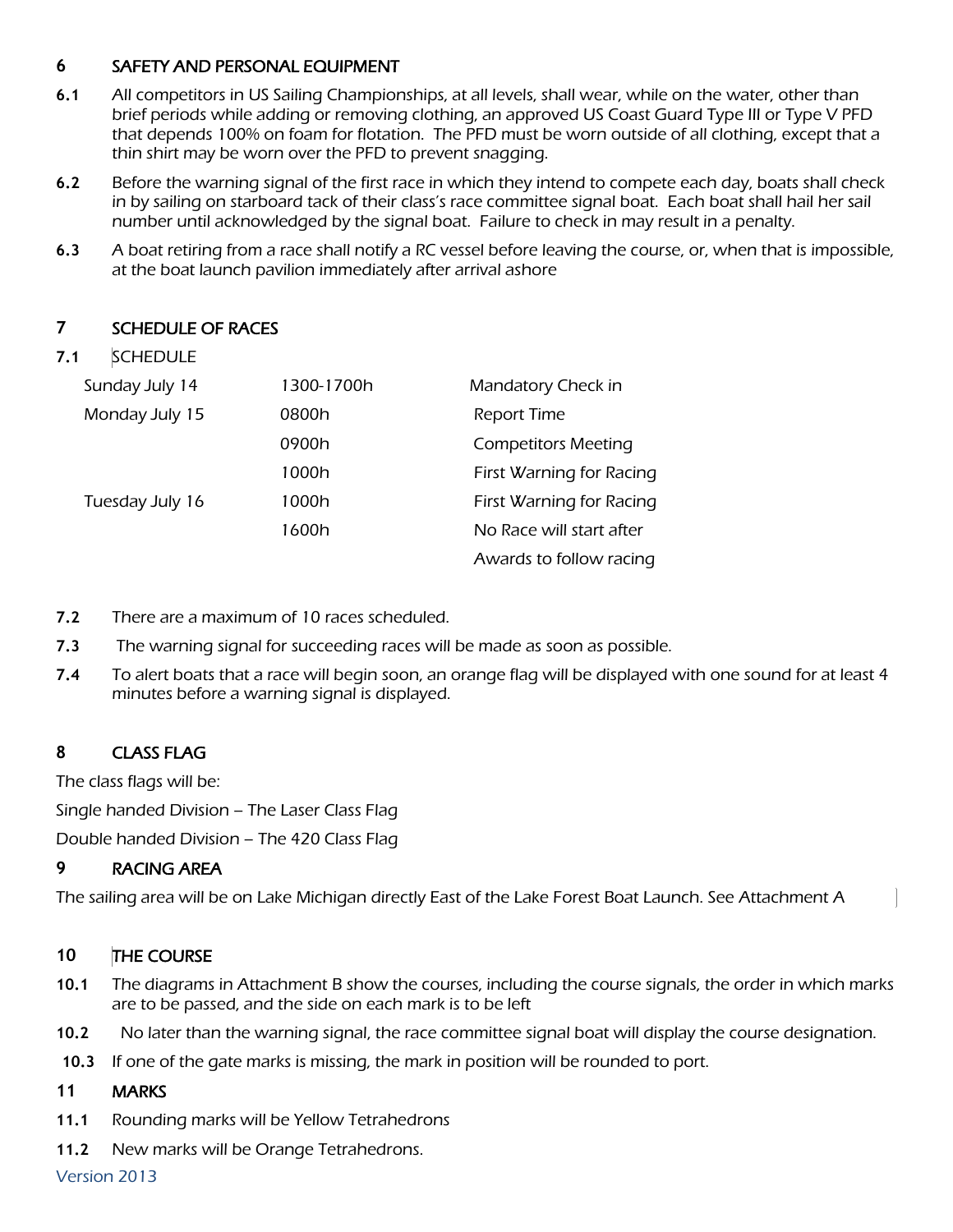**11.3** If a buoy is used as a mark at the finish line it will be an orange ball.

### **12** THE START

- **12.1** Races will be started using rule 26 with the warning signal made 5 minutes before the starting signal.
- **12.2** The starting line will be between a staff displaying an orange flag on the race committee signal boat and the course side of the mark or a staff displaying an orange flag on a race committee boat at the port end of the line.
- **12.3** A boat starting later than 4 minutes after her starting signal will be scored DNS. This changes rules 63.1 and A5.

#### **13** RECALLS

- **13.1** The RC will attempt to hail the sail numbers of OCS boats after the starting signal. This changes rule 29.1
- **13.2** The failure of any boat to hear the hail, promptness of the hail, failure to hail any boats, or the order of boats hailed shall not be grounds for redress. This changes rule 62.1.

#### **14** CHANGE THE NEXT LEG OF THE COURSE

**14.1** To change the next leg of the course, the committee will lay a new mark (or move the finishing line) and remove the old marks as soon as practicable.

#### **15** THE FINISH

**15.1** The finishing line will be between a staff displaying an orange flag on a RC boat and the course side of the designated finish mark.

#### **16** TIME LIMIT

- **16.1** The time limit for each race will be 60 minutes for the first boat to finish.
- **16.2** Boats failing to finish within 15 minutes after the first boat that sails the course in accordance with rule 28.1 finishes will be scored TLE (Time Limit Expired) without a hearing. These boats that did not finish within this finishing window will be assigned points equal to two plus the number of finishers in that race that did finish within the finishing window in accordance with rule 28.1. This changes rules 35, 63.1, A4 and A5.

#### **17** EVENT PROTESTS AND REQUESTS FOR REDRESS

- **17.1** A boat is not permitted to protest another boat for breaking sailing instructions 2, 5.2, 5.3, 6.2, 6.3, 22, or 23. The penalty for breaking these instructions may be less than disqualification at the discretion of the protest committee. This changes rule 60.1(a).
- **17.2** A boat intending to protest about an incident that occurs in the racing area shall notify the Race Committee finish boat of her intention as soon as possible after finishing, identifying the boat(s) being protested. This changes rule 61.1(a)
- **17.3** Protests forms will be available at the Boat Pavilion and returned to the Regatta Table at the Boat Pavilion
- **17.4** The protest time limit is 30 minutes after the RC boat docks.
- **17.5** A protest hearing schedule and the location of the hearings will be posted on the official notice board no later than 15 minutes following the end of protest time.
- **17.6** On the last day of the regatta a request for reopening a hearing shall be delivered:

Version 2013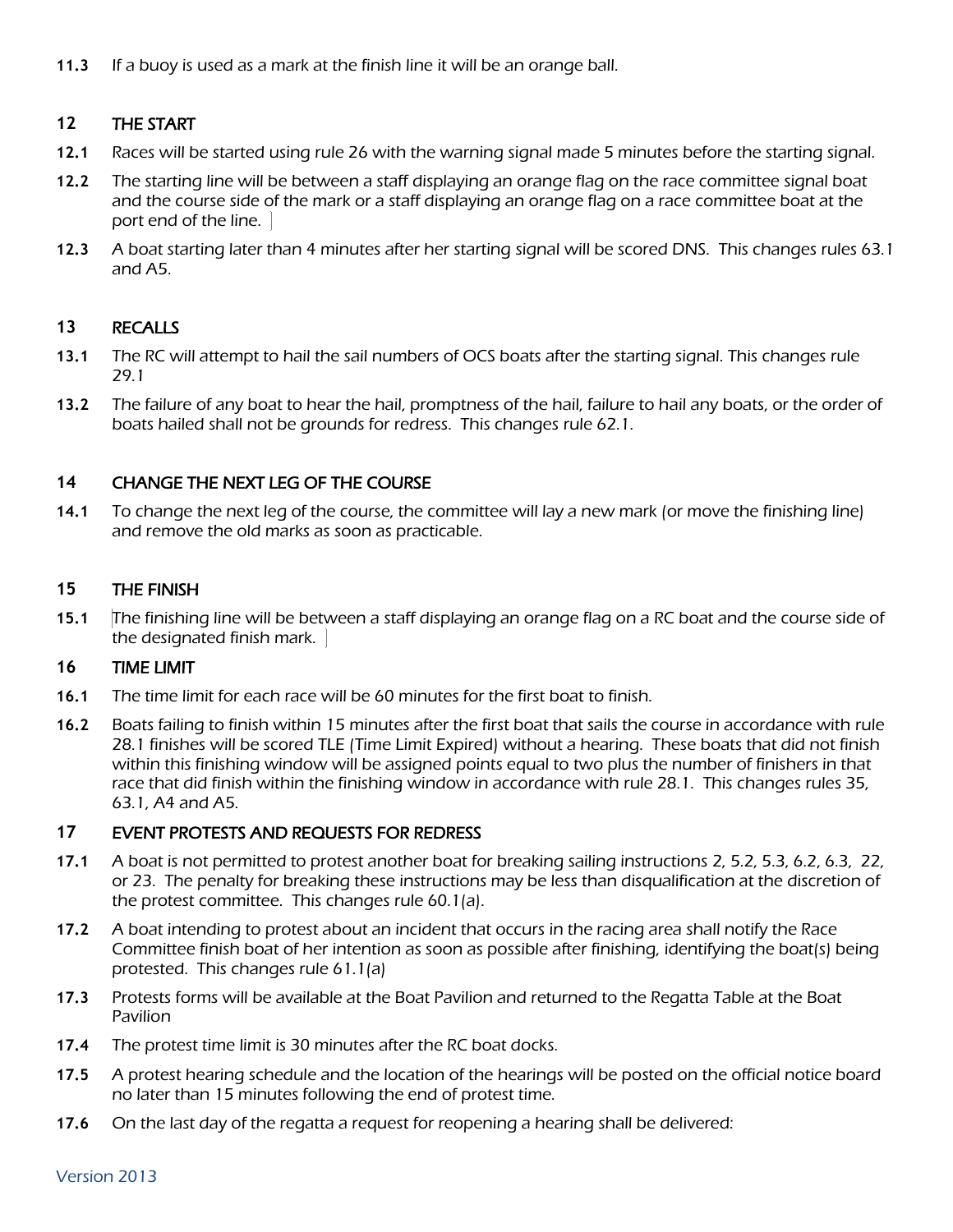a) within the protest time limit if the party requesting reopening was informed of the decision on the previous day.

b) within the protest time limit, or 30 minutes after the decision is announced, whichever is later. This changes rules 62.2 and 66.

## **18** US SAILING REQUIREMENTS FOR AN AREA ELIMINATION REOPENING

- **18.1** Under rule 70.5(a), there shall be no appeal of the decision of a protest or request for redress. However, a decision following a hearing under rule 69.1(a) may be appealed. E‐mail and phone contact information for each boat entered and for the chairmen of the protest committee and the race committee shall be posted on the official notice board at all times during the event.
- **18.2** Rule 65.2 is changed as follows: 65.2 A party to the hearing is entitled to receive the above information in writing, provided she asks for it in writing and hand‐delivers her request to a member of the protest committee no later than the protest time limit on the last day of racing or one hour after being informed of the decision, whichever is later. The committee shall then, within two hours, hand‐deliver the information to the *party*, including when relevant, a diagram of the incident prepared or endorsed by the committee.
- **18.3** Rule 66 is changed as follows:

a) 66 REOPENING A HEARING  $\,$  66.1 A hearing may be reopened when the protest committee decides that it may have made a significant error, or when significant new evidence becomes available within a reasonable time.

b) 66.2 The protest committee may reopen the hearing. A *party* to the hearing may ask for a reopening no later than one hour after being informed of the decision. When a hearing is reopened under rule 66.2, a majority of the members of the protest committee shall, if possible, be members of the original protest committee.

c) 66.3 Area Elimination Reopening

18.3.c.1 A *party* to a hearing of a *protest* or request for redress may request an Area Elimination Reopening. The request shall be in writing and include the significant error that the *party* believes the protest committee made or the nature of the significant new evidence that is available. The request shall be made no later than 24 hours after the hearing or 24 hours after the protest time limit on the last day of racing, whichever is later. The request, along with copies of the original *protest* or request for redress, the facts found, the decision of the protest committee, any new evidence that cannot be presented verbally, and e-mail and phone contact information for all *parties* to the hearing as well as the chairman of the protest committee, shall be sent by e‐mail to the US Sailing Championships Director, [LizWalker@ussailing.org](mailto:LizWalker@ussailing.org) and the US Sailing Championships Chairman, [swmadero@aol.com](mailto:swmadero@aol.com)

18.3.c.2 The protest committee for an Area Elimination Reopening shall consist of the chairman of the original protest committee plus four certified judges appointed by US Sailing. A majority of the committee's members shall be Senior or International Judges. US Sailing will appoint its chairman.

18.3.c.3 An Area Elimination Reopening will be conducted by telephone conference call. The time and date for the conference call shall be established by the chairman as soon as practicably possible and no later than seven days after the request for reopening is e‐mailed. The chairman will e‐mail to the parties to the hearing the request for reopening, the facts found, the decision of the protest committee, the time and date of the hearing, the process for joining the call and any other relevant documents.

### **19** SCORING

- **19.1** The Low Point System of Appendix A will apply.
- **19.2** Three (3) races are required to be completed to constitute a series.
- **19.3** When fewer than five (5) races have been completed, a boat's series score will be the total of her race scores.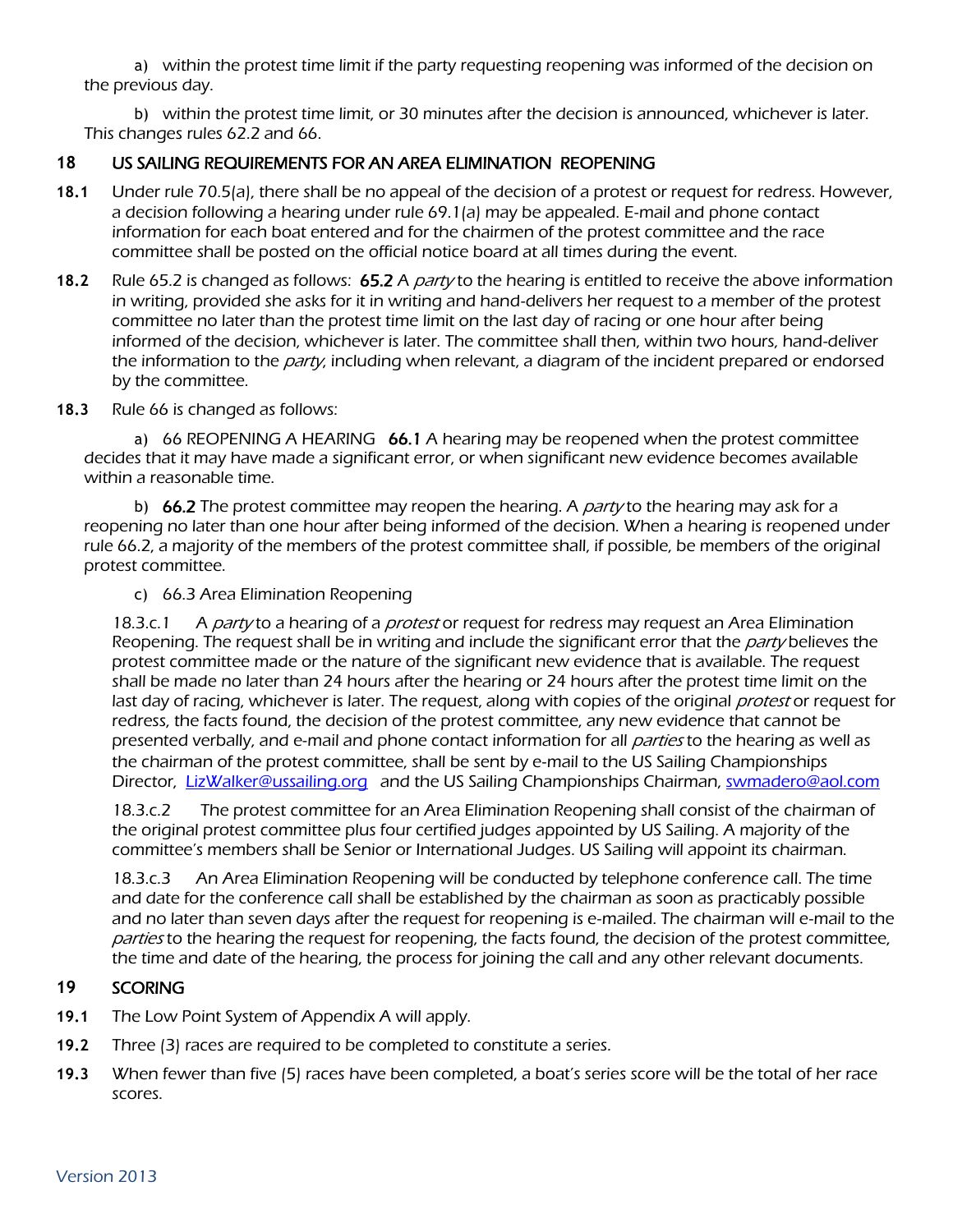**19.4** When five (5) or more races have been completed, a boat's series score will be the total of her race scores excluding her worst score. This changes rule A2.Ten (10) races are scheduled (this is a limiting maximum).

### **20** REPLACEMENT OF EQUIPMENT

Substitution or repair or replacement of hulls, sails, or equipment will not be allowed without prior written approval of the protest committee.

### **21** COACHING

This is a Grade 1 Event as defined in the US Sailing Championship Support Vessel Policy. See [http://championships.ussailing.org/Youth/Coaching\\_and\\_Support\\_Vessels.htm](http://championships.ussailing.org/Youth/Coaching_and_Support_Vessels.htm)

**21.1** Except as provided in the Policy specified above, instructors, coaches and other support personnel and family members shall not go afloat in the defined racing area at any time during the racing days, except in spectator boats if supplied by the regatta organizers.

#### **22** DISCIPLINE

- **22.1** For Junior and Youth events or for junior or youth competitors in any US Sailing championship, no participant or competitor shall use, either on or off the water: marijuana or any other controlled substance (as defined in 21 U.S. Code 802) the possession of which is unlawful under 21 U.S. Code 841, or alcoholic beverages (distilled spirits, wine and beer, each described in chapter 51 of the U.S. Internal Revenue Code and intended for beverage use).
- **22.2** An alleged breach of 25.1 will not be grounds for a protest. However, when the protest committee believes that a competitor may have breached one of these regulations, it shall follow the process described in racing rule 69.1, and a competitor found to have breached one of these regulations shall be excluded from the remaining races of the series and, where practicable, be removed from the regatta venue and sent home. The competitor's boat will be disqualified from all races of the series

#### **23** PRIZES

- **23.1** The top two (2) scoring teams in the Doublehanded and Singlehanded divisions will qualify for the National Finals. Go to<http://championships.ussailing.org/Youth/ChubbJrChampionships.htm> for registration information.
- **23.2** Awards will be given to the top 3 in each division.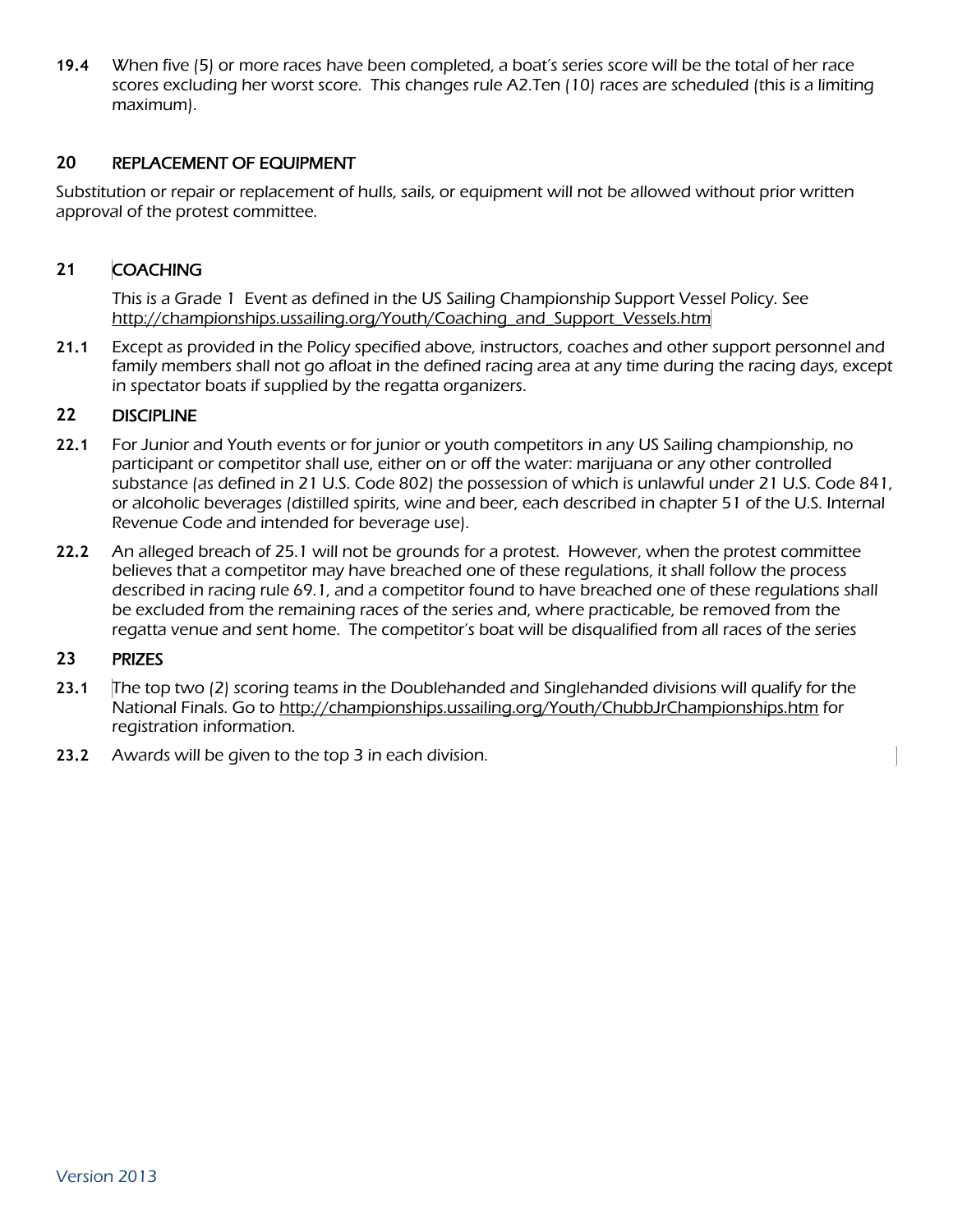# **23.3** Attachment A - Venue Chart